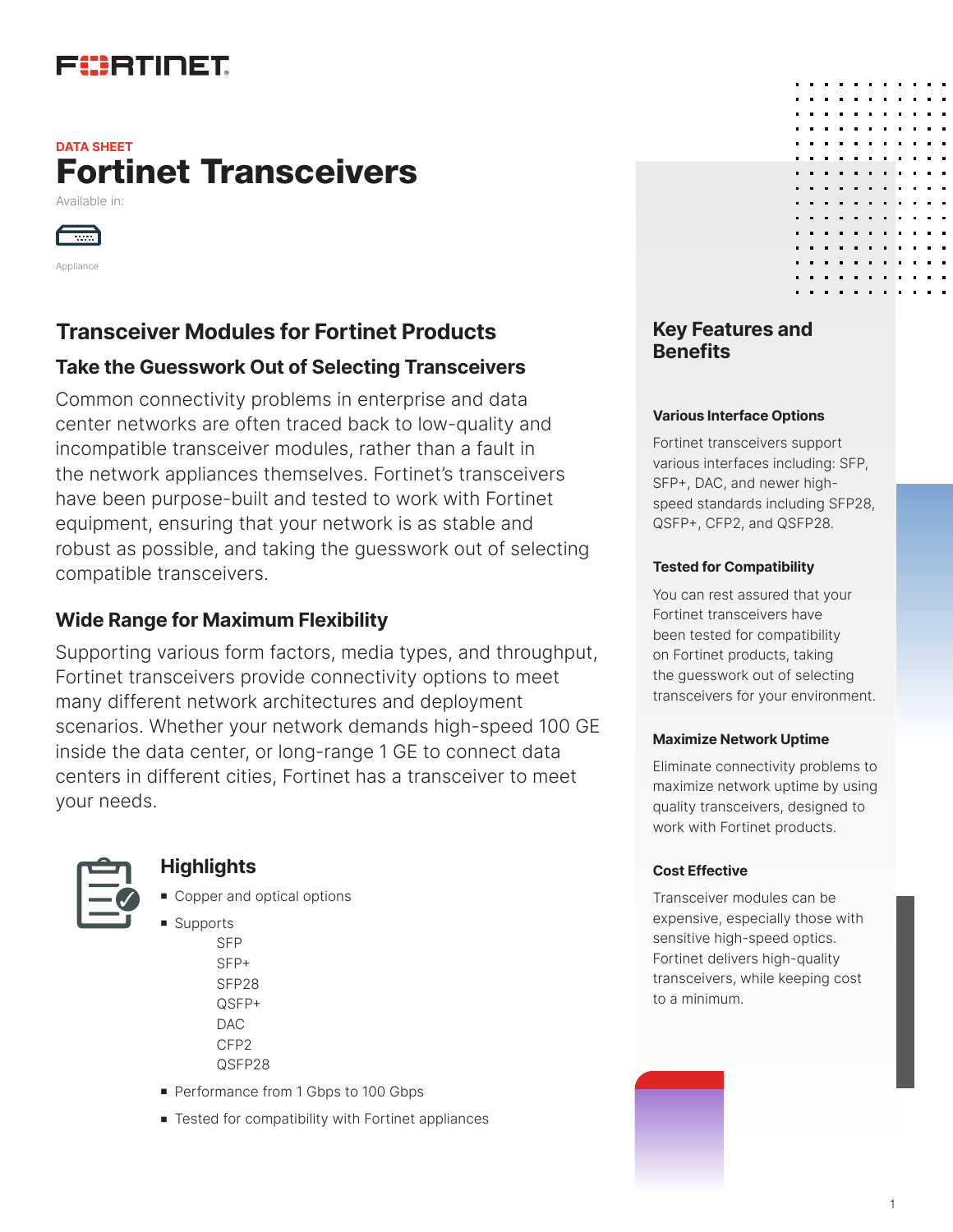# **SPECIFICATIONS**

#### **Quick Reference Matrix**

|              | SFP (GE)                                                                | <b>XFP (10 GE)</b>                   | SFP+ (10 GE)     | SFP28 (25 GE)    | QSFP+ (40 GE)                                                        | CFP2 (100 GE)     | QSFP28 (100 GE)   |
|--------------|-------------------------------------------------------------------------|--------------------------------------|------------------|------------------|----------------------------------------------------------------------|-------------------|-------------------|
|              | <b>Maximum Transmission Distance</b>                                    |                                      |                  |                  |                                                                      |                   |                   |
| 10 Meter     |                                                                         |                                      | SP-CABLE-ADASFP+ |                  |                                                                      |                   |                   |
| 30 Meter     |                                                                         |                                      | FN-TRAN-SFP+GC   |                  |                                                                      |                   |                   |
| 100 Meter    | FN-TRAN-GC<br><b>FS-TRAN-GC</b>                                         |                                      |                  | FN-TRAN-SFP28-SR | FN-TRAN-QSFP+SR &<br>FG-TRAN-QSFP+SR-<br><b>BIDI</b><br>(on OM3 MMF) | FG-TRAN-CFP2-SR10 | FN-TRAN-QSFP28-SR |
| 150 Meter    |                                                                         |                                      |                  |                  | FN-TRAN-QSFP+SR &<br>FG-TRAN-QSFP+SR-<br><b>BIDI</b><br>(on OM4 MMF) |                   |                   |
| 220 Meter    | <b>FN-TRAN-SX</b><br>$(62.5/125 \mu m)$<br>FR-TRAN-SX<br>(62.5/125 µm)  |                                      |                  |                  |                                                                      |                   |                   |
| 300 Meter    |                                                                         | <b>FG-TRAN-XFPSR</b><br>(on OM3 MMF) | FN-TRAN-SFP+SR   |                  |                                                                      |                   |                   |
| 500 Meter    | <b>FN-TRAN-SX</b><br>$(50/125 \mu m)$<br>FR-TRAN-SX<br>$(50/125 \mu m)$ |                                      |                  |                  |                                                                      |                   |                   |
| 10 Kilometer | FN-TRAN-LX                                                              | FG-TRAN-XFPLR                        | FN-TRAN-SFP+LR   | FG-TRAN-SFP28-LR | FN-TRAN-QSFP+LR                                                      | FG-TRAN-CFP2-LR4  | FN-TRAN-QSFP28-LR |
| 40 Kilometer |                                                                         |                                      | FN-TRAN-SFP+ER   |                  |                                                                      |                   |                   |
| 90 Kilometer | FR-TRAN-7X                                                              |                                      |                  |                  |                                                                      |                   |                   |

#### **Transceivers**

| <b>HARDWARE</b>                       | FN-TRAN-GC /<br><b>FS-TRAN-GC</b> | <b>FN-TRAN-SX</b> | <b>FN-TRAN-LX</b> | FN-TRAN-SFP+GC         | <b>FN-TRAN-SFP+SR</b> | <b>FN-TRAN-SFP+LR</b> |
|---------------------------------------|-----------------------------------|-------------------|-------------------|------------------------|-----------------------|-----------------------|
| <b>Protocol Standard</b>              | 1000Base-T                        | 1000Base-SX       | 1000Base-LX       | 10GBASE-T              | 10GBase-SR            | 10GBase-LR            |
| <b>IEEE Standard</b>                  | 802.3ab                           | 802.3z            | 802.3z            | 802.3az                | 802.3ae               | 802.3ae               |
| <b>Module Type</b>                    | <b>SFP</b>                        | SFP               | <b>SFP</b>        | SFP+                   | SFP+                  | SFP+                  |
| Data Link Rate for Ethernet           | 1.25 Gbps                         | 1.25 Gbps         | 1.25 Gbps         | 10 Gbps                | 10 Gbps               | 10 Gbps               |
| <b>Transmission Range</b>             | 100 m                             | 220 m / 500 m     | 10 km             | 30 m (Cat6A or better) | 300 m                 | 10 km                 |
| Media                                 | Copper interface                  | <b>MM</b>         | <b>SM</b>         | Copper interface       | <b>MM</b>             | <b>SM</b>             |
| Wavelength (nm)                       |                                   | 850               | 1310              |                        | 850                   | 1310                  |
| <b>Connector Type</b>                 | <b>RJ-45</b>                      | Duplex LC         | Duplex LC         | <b>RJ-45</b>           | Duplex LC             | Duplex LC             |
| <b>Power Dissipation</b>              | 1.05 W                            | < 800 mW          | < 830 mW          | 2.5 W                  | 600 mW                | 850 mW                |
| <b>Operating Temperature</b><br>Range | $0 - 85$ °C                       | $0 - 70$ °C       | $-40 - 85$ °C     | $-5-85^{\circ}$ C      | $0-70$ °C             | $0 - 85$ °C           |
| <b>Hot Plug</b>                       | Yes                               | Yes               | Yes               | Yes                    | Yes                   | Yes                   |
| Serial ID PROM                        | Yes                               | Yes               | Yes               | Yes                    | Yes                   | Yes                   |
| <b>Digital Monitoring</b>             | No                                | Yes               | Yes               | No                     | Yes                   | Yes                   |
| <b>Auto Negotiation</b>               | Yes                               | Yes               | Yes               | Yes                    | Yes                   | Yes                   |
| <b>Link Status</b>                    | Yes                               | Yes               | Yes               | Yes                    | Yes                   | Yes                   |
| <b>HARDWARE</b>                       |                                   | FR-TRAN-SX        |                   |                        | FR-TRAN-ZX            |                       |
| <b>Protocol Standard</b>              | 1000Base-SX                       |                   |                   |                        | 1000Base-LX           |                       |
| <b>IEEE Standard</b>                  | 802.3z                            |                   |                   |                        | 802.3z                |                       |
| <b>Module Type</b>                    |                                   | <b>SFP</b>        |                   |                        | SFP                   |                       |
| Data Link Rate for Ethernet           |                                   | 1.25 Gbps         |                   |                        | 1.25 Gbps             |                       |
| <b>Transmission Range</b>             |                                   | 500 m             |                   | 90 km                  |                       |                       |
| Media                                 |                                   | <b>MM</b>         |                   | <b>SM</b>              |                       |                       |
| Wavelength (nm)                       |                                   | 850               |                   | 1550                   |                       |                       |
| <b>Connector Type</b>                 |                                   | Duplex LC         |                   | Duplex LC              |                       |                       |
| <b>Power Dissipation</b>              |                                   | <500 mW           |                   | <700 mW                |                       |                       |
| <b>Operating Temperature</b><br>Range | $-40-85^{\circ}$ C                |                   |                   | $-40-85^{\circ}$ C     |                       |                       |
| <b>Hot Plug</b>                       | Yes                               |                   |                   | Yes                    |                       |                       |
| <b>Serial ID PROM</b>                 | Yes                               |                   |                   | Yes                    |                       |                       |
| <b>Digital Monitoring</b>             |                                   | Yes               |                   | Yes                    |                       |                       |
| <b>Auto Negotiation</b>               |                                   | Yes               |                   | Yes                    |                       |                       |
| <b>Link Status</b>                    |                                   | Yes               |                   | Yes                    |                       |                       |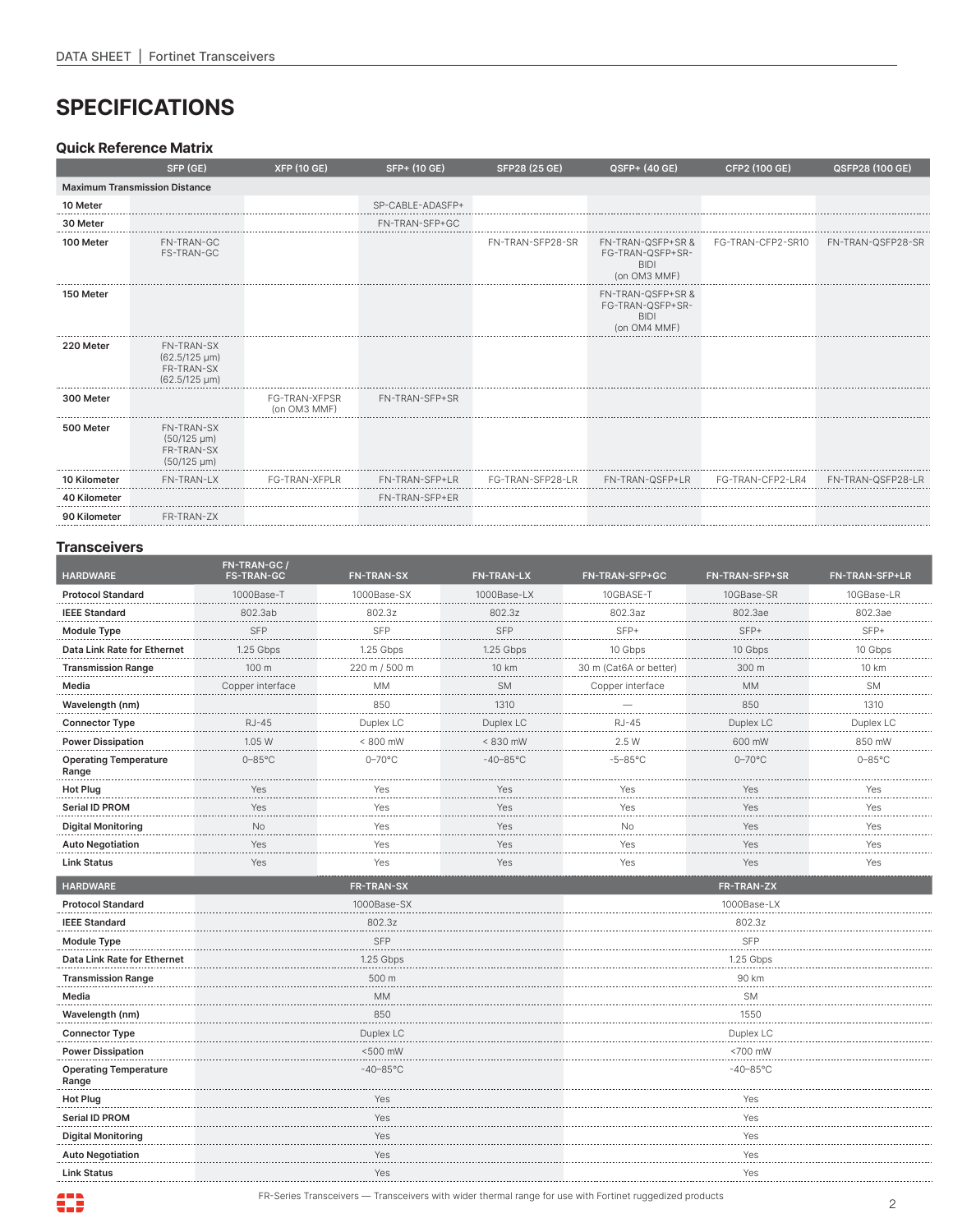# **SPECIFICATIONS**

### **Transceivers**

| <b>HARDWARE</b>                       | <b>FN-TRAN-SFP+ER</b> | SP-CABLE-ADASFP+            | FN-TRAN-SFP28-SR          | <b>FG-TRAN-SFP28-LR</b> | FN-TRAN-QSFP+SR            | FG-TRAN-QSFP+SR<br><b>BIDI</b> |
|---------------------------------------|-----------------------|-----------------------------|---------------------------|-------------------------|----------------------------|--------------------------------|
| <b>Protocol Standard</b>              | 10GBASE-ER            | <b>DAC</b>                  | 25GBase-SR,<br>10GBase-SR | 25GBase-LR              | 40GBase-SR4                | 40GBase-SR-BiDi                |
| <b>IEEE Standard</b>                  | <b>IEEE 802.3ae</b>   | N/A                         | 802.3by, 802.3ae          | 802.3cc                 | 802.3ba                    | 802.3ba                        |
| <b>Module Type</b>                    | $SFP+$                | N/A                         | SFP28                     | SFP <sub>28</sub>       | QSFP+                      | $OSEP+$                        |
| Data Link Rate for<br>Ethernet        | 11.3 Gbps             | 1 G-10 Gbps                 | 25.78 / 10.3 Gbps         | 25.78 Gbps              | 1.06 Gbps-41.2 Gbps        | 41.2 Gbps                      |
| <b>Transmission Range</b>             | 40 km                 | $.5 m - 15 m$               | 100 <sub>m</sub>          | 10 km                   | 100 m (OM3)-150 m<br>(OM4) | 100 m (OM3)-150 m<br>(OM4)     |
| Media                                 | <b>SM</b>             | N/A                         | МM                        | <b>SM</b>               | <b>MM</b>                  | <b>MM</b>                      |
| Wavelength (nm)                       | 1550                  | N/A                         | 850                       | 1310                    | 750-980                    | 850-900                        |
| <b>Connector Type</b>                 | Duplex LC             | SFP+ card edge<br>connector | Duplex LC                 | Duplex LC               | Single 1×12 MPO            | Duplex LC                      |
| <b>Power Dissipation</b>              | 1.5W                  | N/A                         | 1.2 W                     | 1.5 W                   | < 1.5 W                    | < 3.5 W                        |
| <b>Operating Temperature</b><br>Range | $-5 - 70^{\circ}$ C   | N/A                         | $0 - 70^{\circ}$ C        | $0 - 70$ °C             | $0 - 70$ °C                | $0 - 70^{\circ}$ C             |
| Hot Plug                              | Yes                   | N/A                         | Yes                       | Yes                     | Yes                        | Yes                            |
| <b>Serial ID PROM</b>                 | Yes                   | Yes                         | Yes                       | Yes                     | Yes                        | Yes                            |
| <b>Digital Monitoring</b>             | Yes                   | Yes                         | Yes                       | Yes                     | Yes                        | Yes                            |
| <b>Auto Negotiation</b>               | Yes                   | Yes                         | N <sub>0</sub>            | Nο                      | Yes                        | Yes                            |
| <b>Link Status</b>                    | Yes                   | Yes                         | Yes                       | Yes                     | Yes                        | Yes                            |
|                                       |                       |                             |                           |                         |                            |                                |

| <b>HARDWARE</b>                       | FN-TRAN-QSFP+LR    | FG-TRAN-CFP2-SR10          | FG-TRAN-CFP2-LR4 | FN-TRAN-QSFP28-SR | FN-TRAN-QSFP28-LR | FN-TRAN-QSFP28-<br>CWDM4                                                         |
|---------------------------------------|--------------------|----------------------------|------------------|-------------------|-------------------|----------------------------------------------------------------------------------|
| <b>Protocol Standard</b>              | 40GBase-LR4        | 100GBase-SR10              | 100GBase-LR4     | 100GBase-SR4      | 100GBase-LR4      | 100GBase-CWDM4                                                                   |
| <b>IEEE Standard</b>                  | 802.3ba            | 802.3ba                    | 802.3ba          | 802.3bm           | 802.3ba           | Proprietary                                                                      |
| <b>Module Type</b>                    | $OSEP+$            | CFP <sub>2</sub>           | CFP <sub>2</sub> | QSFP28            | QSFP28            | QSFP28                                                                           |
| Data Link Rate for<br>Ethernet        | 41.2 Gbps          | 103.12 Gbps                | 103.1 Gbps       | 103.1 Gbps        | 103.1 Gbps        | 103.1 Gbps                                                                       |
| <b>Transmission Range</b>             | 10 km              | 100 m (OM3)-150 m<br>(OM4) | 10 km            | 100 m (OM4)       | 10 km (SMF)       | 2 <sub>km</sub>                                                                  |
| Media                                 | <b>SM</b>          | <b>MM</b>                  | <b>SM</b>        | <b>MM</b>         | <b>SM</b>         | <b>SM</b>                                                                        |
| Wavelength (nm)                       |                    | 850                        | 1310             | 850               | 1310              | $1264.5 - 1277.5$<br>$1284.5 - 1297.5$<br>$1304.5 - 1317.5$<br>$1324.5 - 1337.5$ |
| <b>Connector Type</b>                 | Duplex LC          | 24 fiber MPO               | Duplex LC        | MPO <sub>12</sub> | Duplex LC         | Duplex LC                                                                        |
| <b>Power Dissipation</b>              | < 3.5 W            |                            | < 8 W            | < 3.5 W           | < 3.5 W           | < 3.5 W                                                                          |
| <b>Operating Temperature</b><br>Range | $0 - 70^{\circ}$ C | $0-70^{\circ}$ C           | $0-70^{\circ}$ C | $0-70^{\circ}$ C  | $0-70^{\circ}$ C  | 0 to 70 C                                                                        |
| <b>Hot Plug</b>                       | Yes                | Yes                        | Yes              | Yes               | Yes               | Yes                                                                              |
| Serial ID PROM                        | Yes                | Yes                        | Yes              | Yes               | Yes               | Yes                                                                              |
| <b>Digital Monitoring</b>             | Yes                | Yes                        | Yes              | Yes               | Yes               | Yes                                                                              |
| <b>Auto Negotiation</b>               | Yes                | Yes                        | Yes              | Yes               | Yes               | Yes                                                                              |
| <b>Link Status</b>                    | Yes                | Yes                        | Yes              | Yes               | Yes               | Yes                                                                              |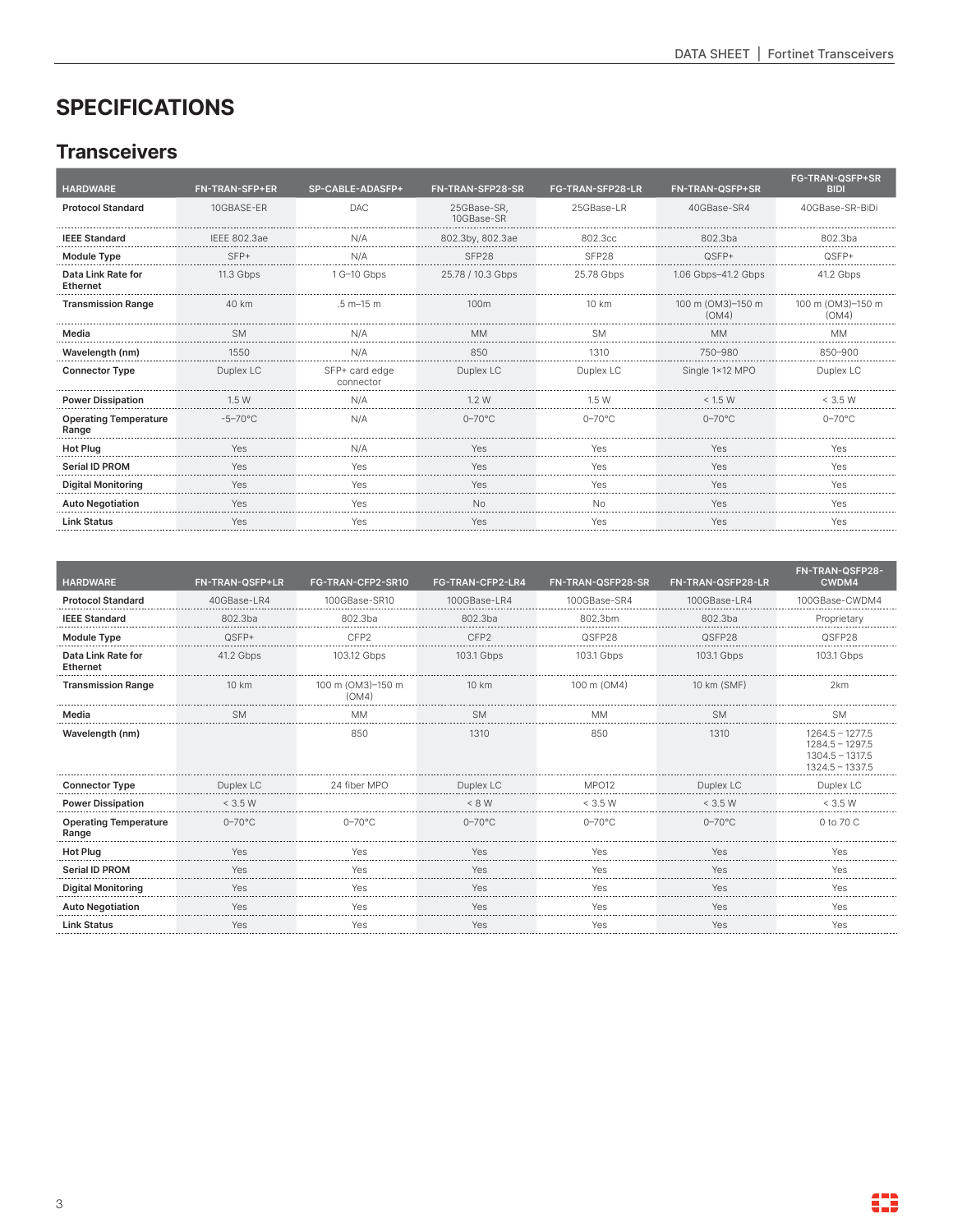### **SPECIFICATIONS**

| <b>BREAKOUT CABLES</b>  | <b>FG-TRAN-QSFP-4XSFP</b> | FG-TRAN-QSFP-4SFP-5   | FG-CABLE-SR10-SFP+     | FG-CABLE-SR10-SFP+5    |
|-------------------------|---------------------------|-----------------------|------------------------|------------------------|
| Hardware                |                           |                       |                        |                        |
| Connector A             | $1\times$ 40 GF QSFP+     | $1\times$ 40 GF QSFP+ | 1×100 GF SR10 CFP2     | 1×100 GF SR10 CFP2     |
| <b>Connector A Type</b> | <b>MPO</b>                | MPO                   | <b>MPO</b>             | M <sub>P</sub>         |
| <b>Connector B</b>      | $4 \times 10$ GF SFP+     | $4 \times 10$ GF SFP+ | $10 \times 10$ GF SFP+ | $10 \times 10$ GF SFP+ |
| <b>Connector B Type</b> | LC duplex                 | I C duplex            | LC duplex              | C dupley               |
| Cable Length            | m                         |                       |                        |                        |
| Cable Type              | OM3 MMF                   | OM <sub>3</sub> MMF   | OM3 MMF                | OM3 MMF                |
| Transceiver             | Not included              | Not included          | Not included           | Not included           |

Fortinet Breakout Cables — Qualified on Fortinet Products (on applicable interfaces)

| <b>DIRECT ATTACH CABLES</b>        | SP-CABLE-FS-SFP+1            | SP-CABLE-FS-SFP+3     | SP-CABLE-FS-SFP+5     | SP-CABLE-FS-SFP+7            |
|------------------------------------|------------------------------|-----------------------|-----------------------|------------------------------|
| Hardware                           |                              |                       |                       |                              |
| <b>Protocol Standard</b>           | SFP+ MSA                     | SFP+ MSA              | SFP+ MSA              | SFP+ MSA                     |
| Data Link Rate for Ethernet        | up to 10 Gbps                | up to 10 Gbps         | up to 10 Gbps         | up to 10 Gbps                |
| <b>Module Type</b>                 | $SFP+$                       | $SFP+$                | $SFP+$                |                              |
| <b>Power Dissipation</b>           | < 0.5W                       | $<$ 0.5 W             | $<$ 0.5 W             | MA GS                        |
| <b>Power Consumption</b>           | < 0.5W                       | < 0.5W                | $<$ 0.5 W             | $<$ 0.5 W                    |
| <b>Operating Temperature Range</b> | $0 - 70^{\circ}$ C           | $0 - 70$ °C           | 0–70°C                | 0–70°C                       |
| <b>Hot Plug</b>                    | Yes                          | Yes                   | Yes                   | Yes                          |
| Cable Length                       | 1 <sub>m</sub>               | 3 <sub>m</sub>        | 5 <sub>m</sub>        |                              |
| Cable Type                         | <b>Twinax Copper Passive</b> | Twinax Copper Passive | Twinax Copper Passive | <b>Twinax Copper Passive</b> |
| <b>Transceiver</b>                 | Included                     | Included              | Included              | Included                     |
| Compliance                         | RoHS                         | RoHS                  | <b>RoHS</b>           | <b>RoHS</b>                  |
| <b>Bend Radius</b>                 | 25 mm (30AWG)                | 25 mm (30AWG)         | 25 mm (30AWG)         | 25 mm (30AWG)                |
| <b>Cable Diameter</b>              | $4.5 \text{ mm}$             | 4.5 mm                | 4.5 mm                | $4.5 \text{ mm}$             |
| <b>Digital Monitoring</b>          | N/A                          | N/A                   | N/A                   | N/A                          |

| <b>DIRECT ATTACH CABLES</b><br>SP-CABLE-FS-QSFP+1 |                       | SP-CABLE-FS-QSFP+3           | SP-CABLE-FS-QSFP+5           |
|---------------------------------------------------|-----------------------|------------------------------|------------------------------|
| Hardware                                          |                       |                              |                              |
| <b>Protocol Standard</b>                          | QSFP+ SFF8436         | QSFP+ SFF8436                | QSFP+ SFF8436                |
| Data Link Rate for Ethernet                       | 40 Gbps               | 40 Gbps                      | 40 Gbps                      |
| <b>Module Type</b>                                |                       |                              |                              |
| <b>Power Dissipation</b>                          |                       |                              |                              |
| <b>Power Consumption</b>                          | 1.5W                  | 1.5W                         | 1.5W                         |
| <b>Operating Temperature Range</b>                | $0-70^{\circ}$ C      | 0–70°C                       | $0 - 70$ °C                  |
| <b>Hot Plug</b>                                   | Yes                   | YAS                          |                              |
| Cable Length                                      | 1 m                   | 3 m                          | 5 <sub>m</sub>               |
| Cable Type                                        | Twinax Copper Passive | <b>Twinax Copper Passive</b> | <b>Twinax Copper Passive</b> |
| <b>Transceiver</b>                                | Included              | Included                     | Included                     |
| Compliance                                        | RoHS                  |                              | <b>RoHS</b>                  |
| <b>Bend Radius</b>                                | 25 mm (30AWG)         | 25 mm (30AWG)                | 25 mm (30AWG)                |
| Cable Diameter                                    | $6.4 \text{ mm}$      | ና 4 mm                       | 64 mm                        |
| <b>Digital Monitoring</b>                         | Yes                   | Yes                          | Yes                          |